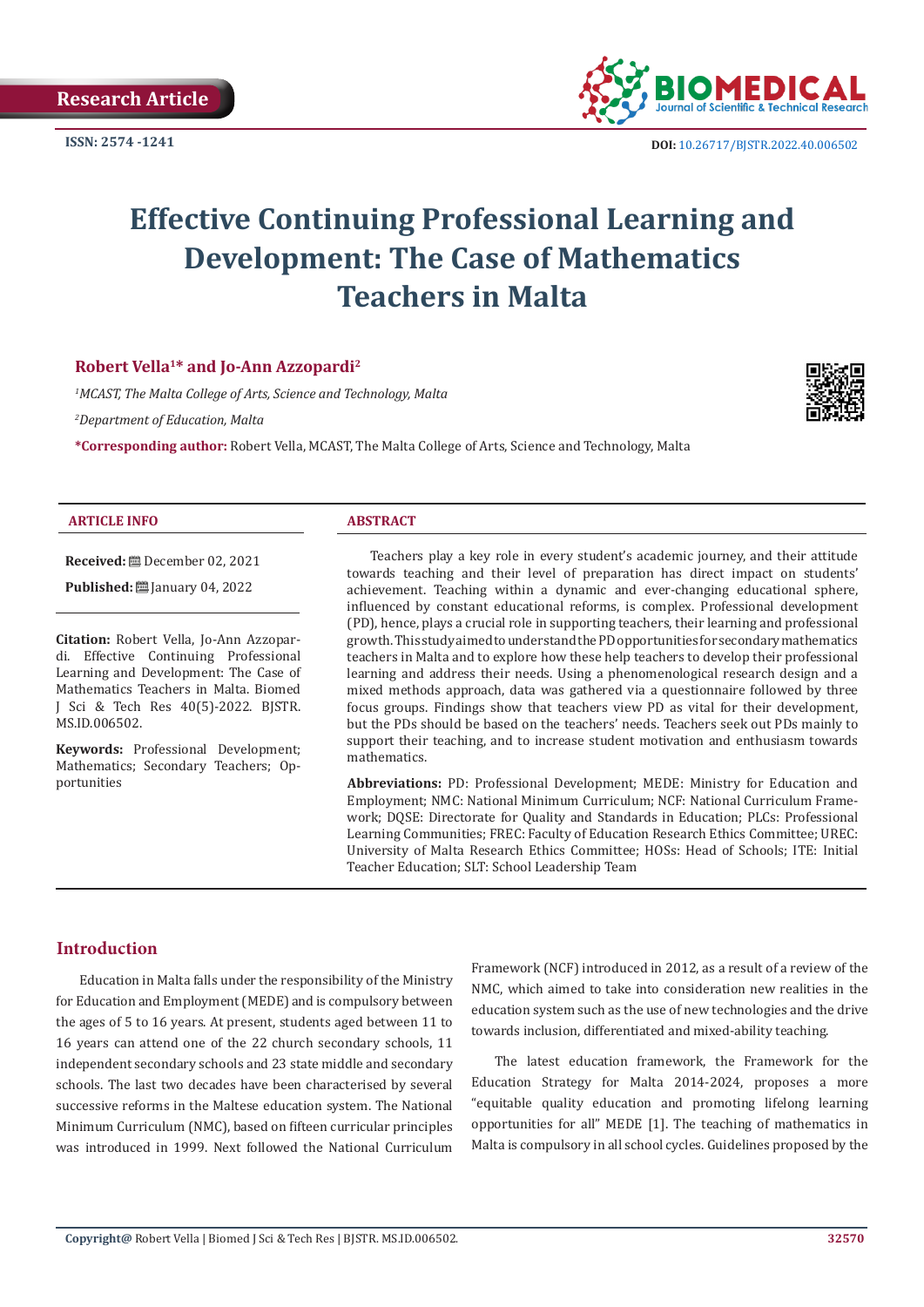Directorate for Quality and Standards in Education (DQSE) for the teaching, learning and assessment of mathematics in Malta state that due to the nature of mathematics, "there is no single best way to teach mathematics" and proposes "that educators use a variety of teaching approaches in order to cater for [all] aspects", such as "teaching through exposition", "teaching through discovery" and/ or "teaching through exploration" DQSE [2]. In Maltese middle and secondary schools, on average, mathematics is allocated 5 fortyminute lessons per week, usually one lesson per day.

#### **Defining Professional Development**

Literature provides various definitions of professional development (PD) for teachers. In a broad sense, PD can be defined as the development of a teacher's professional role, and occurs as "a combination of personal and professional events that teachers experience during their time at work and [which act] as a key to reforms in teaching and learning" Maskit [3]. PD activities can include formal experiences, such as attending workshops and in-service courses, or less formal experiences such as reading professional literature and discussions with colleagues. Hunzicker [4] states that PD is "anything that engages teachers in learning activities that are supportive, job-embedded, instructionally focused, collaborative, and ongoing". Such form of professional learning is likely to help inspire teachers and keep them engaged. More importantly, PD helps them innovate the way they teach as they learn about different methods and best practices utilised by colleagues, and helps support teachers to be better prepared for changes in policy and in curriculum Fullan [5]. PD activities should "seek to update, develop and broaden the knowledge teachers acquired during initial teacher education and/or [to] provide them with new skills and professional understanding" OECD [6] throughout their career.

# **Professional Development of and for Mathematics Teachers**

Many mathematics teachers teach through practices based heavily on fact memorisation without trying to generate a deeper understanding of the subject and without utilising problem-solving techniques Darling-Hammond, et al. [7]. Teachers' prior knowledge and learning experiences affect the way they teach Beswick [8] and, according to Cohen [9], only when pre-conceptions of knowledge as facts, teaching as telling and learning as memorising are dispelled, can teachers teach for understanding. The main focus of teacher learning activities, especially for mathematics teachers, should be on mathematical content and pedagogy and analysis of teachers' work with students that include learning about "specific teaching practices [to] increase teachers' use of those practices in the classroom" Desimone [10]. Argue that PD focused on specific mathematical content and on the ways how students learn is

especially beneficial particularly for instruction designed to improve students' understanding of concepts.

Buhagiar [11] provides a number of insights with regards to PD for mathematics teachers. He states that PD should serve to create spaces where teachers' prior knowledge and experiences interact with reform initiatives and learning opportunities. In addition, Buhagiar [11] argues that it helps that the school culture is conducive to change, and teachers benefit most from PD when they form part of a professional learning community. Garet [12] suggest a number of structures that can characterise a mathematics PD program so that it may bring about teacher learning. Sustained and intensive PD activities, ideally spread over a span of time, aligned to national standards and assessment procedures, and focused on improving the teachers' mathematical content and teaching pedagogy, are mentioned as important features.

PD is not a "one-size-fits-all" issue Loucks-Horsley [13] and a program that is successful for one school may fail when replicated in another school. Putnam [14] list various approaches that can be utilised as learning experiences for mathematics teachers in schools. In-class observation of mathematical activities and subsequent sharing of insights about students' mathematical understanding with teachers can be one such approach, where teachers learn from actual teaching experiences, thus making learning more pragmatic. Another approach is to have teachers share experiences and issues encountered while teaching along with students' work to serve as a basis for discussion. A third approach can be teachers learning about theoretical and research-based ideas during which teachers create learning activities for their students which are then actually tried out and tested in class. These sessions provide opportunities for teachers to "develop different conceptions of mathematics and deeper understandings of mathematical learning and teaching, and to incorporate strategies such as group problem solving, use of manipulatives, and non-routine problems into their mathematics instruction" Putnam [14]. [14] suggest that a mix of approaches situated in diverse contexts might offer a promising approach to providing worthy teacher learning experiences.

# **Teacher Perceived Effectiveness of Professional Development**

Effectiveness of PD is very difficult to define, particularly since what makes PD effective is likely to be perceived differently by teachers. Numerous studies have been conducted, with various researchers providing particular "characteristics of professional development that teachers … value and [which teachers] believe help improve their practice" Quick [15]. A study conducted by Porter [16] based on the Eisenhower Program supporting highquality professional development in mathematics and science, specifies six main features of effective PD. These features are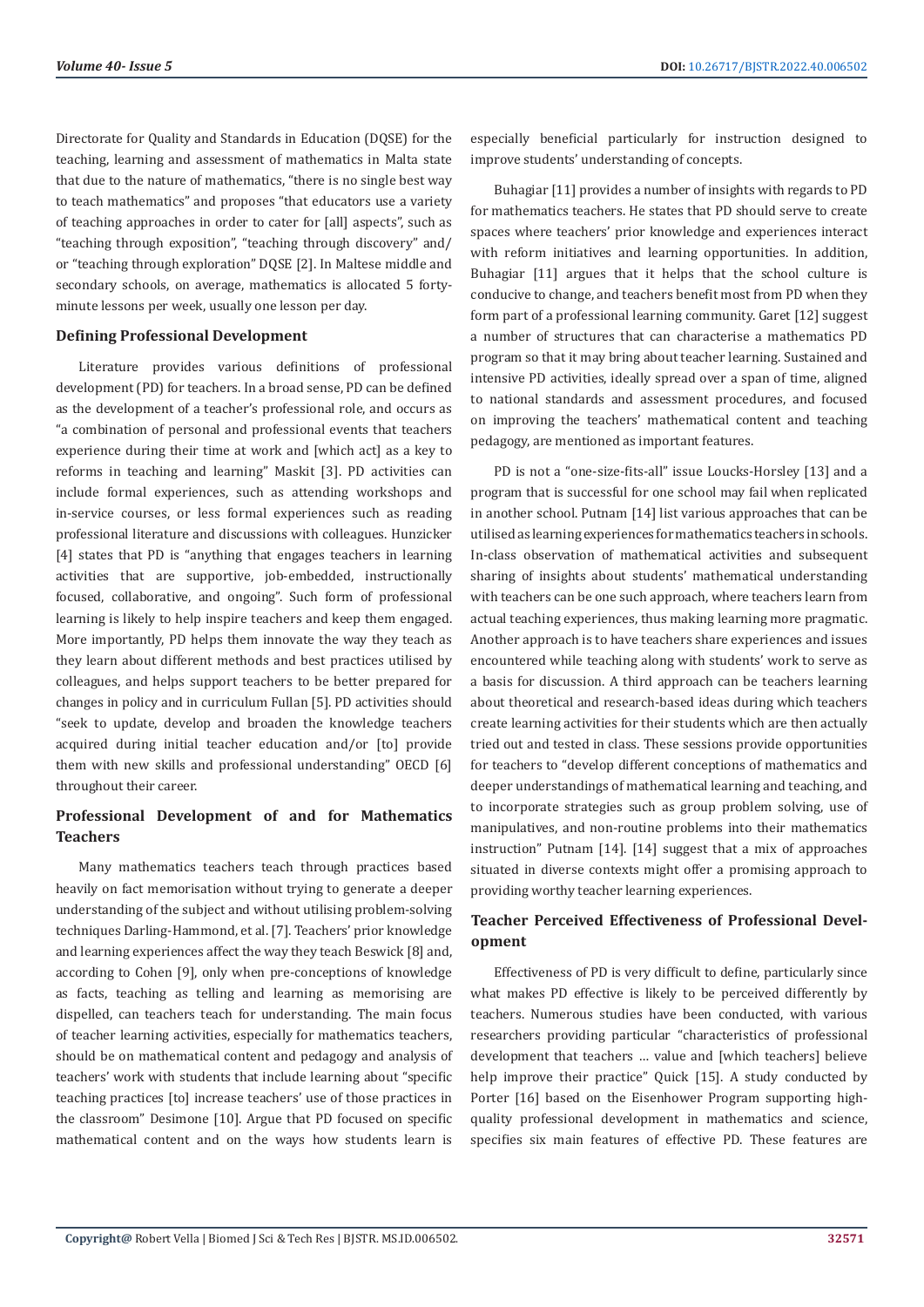classified into two categories: core and structural Porter, et al. [16]. Core features include a focus on content, where the PD aim is about "what students are expected to learn (content knowledge) and how students learn the subject matter (pedagogical knowledge)" Quick, et al. [15] active learning where teachers need to "become actively engaged in the meaningful analysis of teaching and learning" Porter, et al. [16] by being given feedback on their teaching Calleja [17] and coherence, where PD activities are connected to school or national goals and to other learning opportunities to create a comprehensive teaching program. Structural features include the form of the PD activity, that is whether the PD activity is focused on a small group or a large group; the duration of the activity and whether the sessions are spread over a span of time; and whether the level of teacher collaborative participation is across participants from the same school or across colleges and schools Porter, et al. [15-17].

In the case study conducted by Buhagiar [11], where the story of a Maltese mathematics teacher is presented, Buhagiar [11] states that to be effective, a professional learning program needs to instil a sense of change in the learner. Teachers' prior beliefs and experiences, "inherited through patterns of instruction" Cohen [9] and their "resistance to adventurous instruction" (p. 34) affect what teachers learn. Thus, "teacher education programmes … are more likely to have an impact on teacher learning should they present learning as situated, with theory and practice constantly feeding into and developing each other" Buhagiar [11]. In his report about a small group of Maltese secondary school mathematics teachers participating in a PD program aiming to support teachers to teach mathematics through inquiry, Calleja [17] concludes that for a PD program to be effective, teachers need to participate in learning actively, be immersed in practice-based understandings and form part of a community of practice. Calleja [17] suggests that PD providers "no longer conceive teacher professional development as an isolated venture of off-site workshop training disconnected from practice, [but] rather … an ongoing collaborative on-site experience of practice-oriented development and learning" Calleja [17].

#### **Professional Learning Communities**

Many mathematics teachers tend to work in isolation Krainer [18]. In recent years, with the introduction of various educational reforms, schools are being encouraged to provide opportunities for greater interaction amongst teachers. Thus, the introduction of the professional learning communities (PLCs) in or across schools, where teachers meet, discuss and learn from each other is encouraged Ministry of Education [19] [NMC]; MEDE, [20] [NCF]). Through PLCs, teachers are both inquirers and learners, sharing their mastery and know-how and learning with and from colleagues Fullan [21]. PLCs offer a useful approach for "informing and improving the professional practice of [an] entire team" DuFour [22], where teachers focus on learning rather than

teaching, working together collaboratively while all the time holding themselves accountable for their students' results, thus aiming at finding the best teaching practices for their students to gain an optimal result DuFour [23]. McLaughlin [24] state that to be successful in constructing new methodologies, teachers need to participate in a PLC "that discusses new teacher materials and strategies, and that supports the risk taking and struggle entailed in transforming practice". The concept of schools as PLCs also requires individual schools to build strong networks and relations with other teachers and schools, to be able to share experiences and resources and to learn from others facing similar or different challenges OECD [6].

#### **Conclusion**

Teachers are agents in their own professional learning Ball [25] and use PD opportunities to satisfy a variety of wants and needs. The ultimate aim of PD is to better address teacher professional growth, to broaden teachers' thinking and to facilitate change Liljedahl [26]. Various definitions of PD were provided in an attempt to arrive to an understanding of how teachers perceive PD. Teachers' perceived effectiveness of PD was explored, and the importance of PLCs in schools and the kind of support teachers need were also investigated.

# **Methodology**

This study attempts to understand and give meanings to the experiences of mathematics teachers' with regards to PD based upon their views and their specific work contexts so as to obtain a richer understanding of the phenomenon and to "generate or inductively develop a theory or pattern of meaning". Creswell [27]. Thus, an inductive constructivist grounded theory approach was adopted, where the exploration "examines the ways in which events, realities, meanings, experiences … are the effects of a range of discourses operating within society" Braun [28] and theories are built according to the interpretations.

#### **Participants**

The study targeted mathematics teachers teaching in state and non-state schools, hailing from all secondary school sectors in Malta and Gozo. To obtain a representative sample of the population, a probability sample approach was employed in this research to "keep the sampling error to a minimum" Bryman [29]. A population of 360 teachers were invited to participate in the quantitative part of the study. 261 teachers working in 21 Church, 3 Independent and 22 State middle and secondary schools took part in the questionnaire, attaining an overall total participation rate of 72.5% of the mathematics teachers, with responses gathered from 76.2%, 32.5% and 78.3% of the teachers respectively teaching in Church, Independent and State middle and/or secondary schools. These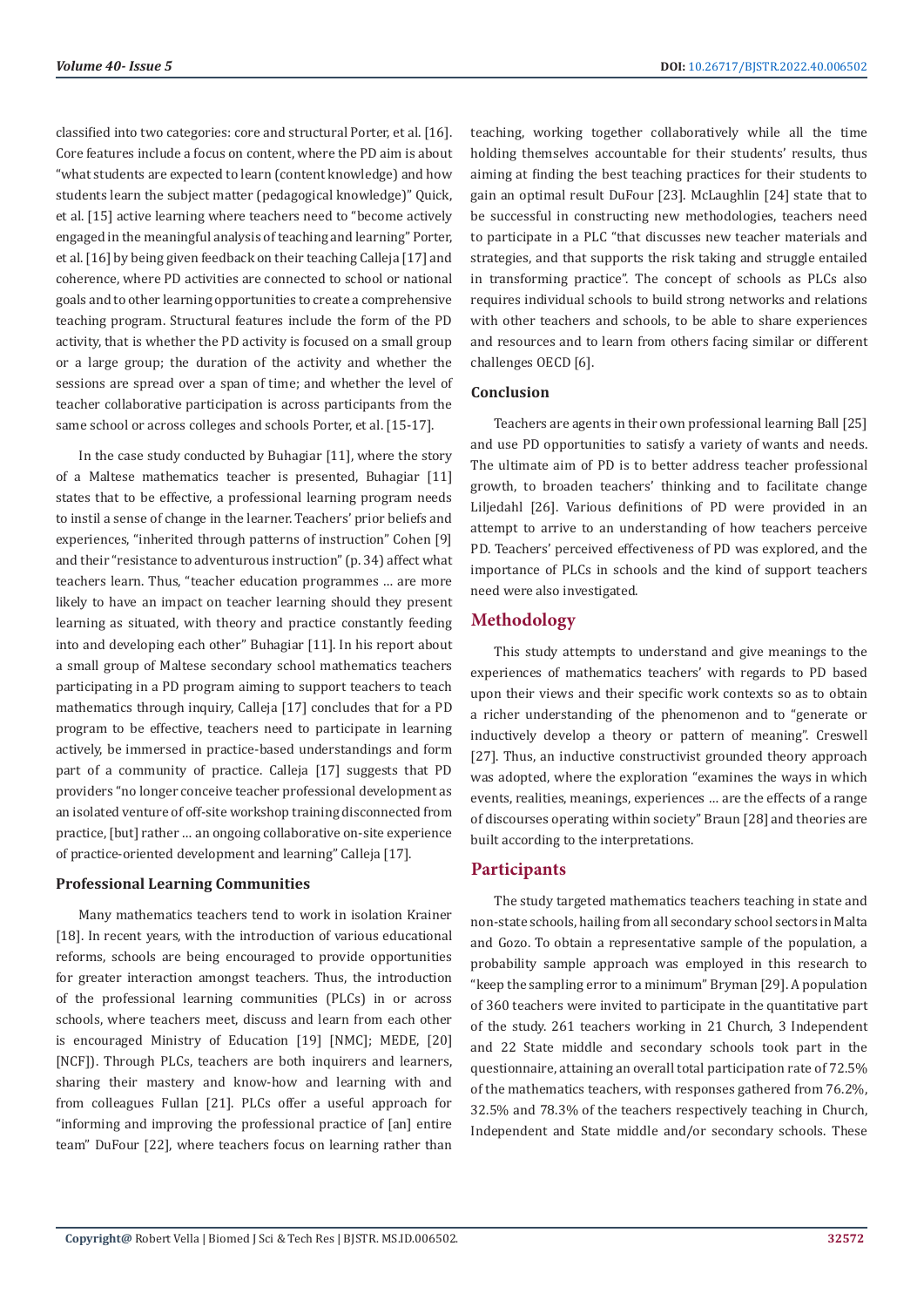figures guarantee a maximum margin of error of 3.19%, assuming a 95% confidence interval. This helps determine the "interval or range in which … [the] population score would likely fall" Creswell [30] and which is most likely to contain the population mean, thus helping to validate the conclusions formulated through the study. The sampling of the qualitative part of the study was composed of 13 teachers taking part in three different focus groups, with Focus Group 1, 2 and 3 having 6, 4 and 3 participants respectively.

# **Approach**

A mixed method approach was utilised for this study. This method allowed the gathering of substantial amount of data, which then was merged, integrated, linked and embedded into themes Creswell [31]. Piloting is considered an important instrument to test the procedures and concepts in a study Schutt [32]. Hence, both the questionnaire and the focus group questions were piloted and valid suggestions were taken into consideration to obtain clearer questions. In this study, quantitative data was gathered by administering a questionnaire at the beginning of the study. Planned out questions helped address the following research questions: What type of CPD activities do mathematics teachers participate in?; What encourages and hinders teachers' participation in PD?; and Which PD opportunities do teachers perceive as most effective and why? The questionnaire helped to get an initial 'feel' of the data about teachers' perceptions with regards to PD and related issues, and to construct statistical models in an attempt to explain the experiences of mathematics teachers.

**Table 1:** Table showing information about the teacher questionnaire structure.

| <b>Questionnaire</b>                                         |                                                                                     |
|--------------------------------------------------------------|-------------------------------------------------------------------------------------|
| <b>Section A</b>                                             | <b>Section B</b>                                                                    |
|                                                              | a. Teachers asked to provide their<br>views with regards                            |
| a. Teachers asked to<br>provide<br>general information about | • participation in CPD activities,<br>both compulsory and voluntary                 |
| • Themselves                                                 | • the impact of PD activities on<br>teacher development and learning                |
| • their level of education<br>• their teaching experience    | • factors which motivate teachers<br>to pursue a PD course                          |
| • the school sector in which they<br>teach                   | teacher<br>opinion<br>about<br>effectiveness of PD<br>sessions<br>attended          |
| b. 5 close-ended questions                                   | b. 4 open-ended questions and 3<br>Likert scale questions - 7 questions<br>in total |

Table 1 below provides information about the questionnaire. With regards to qualitative data, three focus group interviews were conducted. The questions used were based on results obtained from the analysis of data gathered through the questionnaire.

The qualitative data was analysed and cross-referenced with the quantitative data gathered and with the research literature. This helped provide a better understanding of Maltese mathematics teachers' professional learning experiences. The questions focused on: their career journey; how teachers view CPD; what PD should focus on to motivate teachers; the importance of teacher collaboration to engage in PD activities; what is an ideal and effective PD; impacts of having compulsory or voluntary CPD sessions; and any other comments the participants wanted to add.

# **Analysis**

The quantitative data was analysed by using descriptive statistics and IBM SPSS Statistics 25 software. Two tests were used, the Chi-Square test and the Friedman test. The Chi-Square test is "a non-parametric tool designed to analyse group differences when the dependent variable is measured at a nominal level" McHugh [33]. Two questions were analysed using this test: the relation between the respondents' participation in particular PD activities and the impact of this PD experience on the teachers' development; and the relation between participation in voluntary PD activities and teachers' preference to participate in such activities. The Friedman test was used to compare mean rating scores provided to a number of related statements. The "method tests the hypothesis that the values of the variate corresponding to each subdivision by one of the factors is homogeneous, i.e., from the same universe" Friedman [34]. This test was used to analyse the extent to which the participants feel that the statements provided are a motivator towards their PD. Thematic analysis was used as a method for qualitative data analysis, defined by Braun [28] as "a method for identifying, analysing and reporting patterns [themes] within data." The data was analysed repeatedly and inductively generating *in vivo* codes until data saturation was reached. In order to facilitate better readability of the text, any quotes in Maltese were translated into English, and the English version was used.

# **Ethical Implications**

Official approval from the Faculty of Education Research Ethics Committee (FREC), the University of Malta Research Ethics Committee (UREC), the Ministry of Education and Employment (MEDE), from the Secretariat for Catholic Education, and from the Head of Schools (HoSs) of all Church, Independent and State schools in Malta and Gozo, were sought and obtained. During every stage of the study, all necessary precautions were taken so that the study was not harmful to any participant involved, both during the research and afterwards. Hence, before conducting the questionnaires and the focus group interviews, the participants were reminded that participation was voluntary and that they could discontinue at any time. With regards to the focus group interviews, the participants were asked to sign a consent form. Participants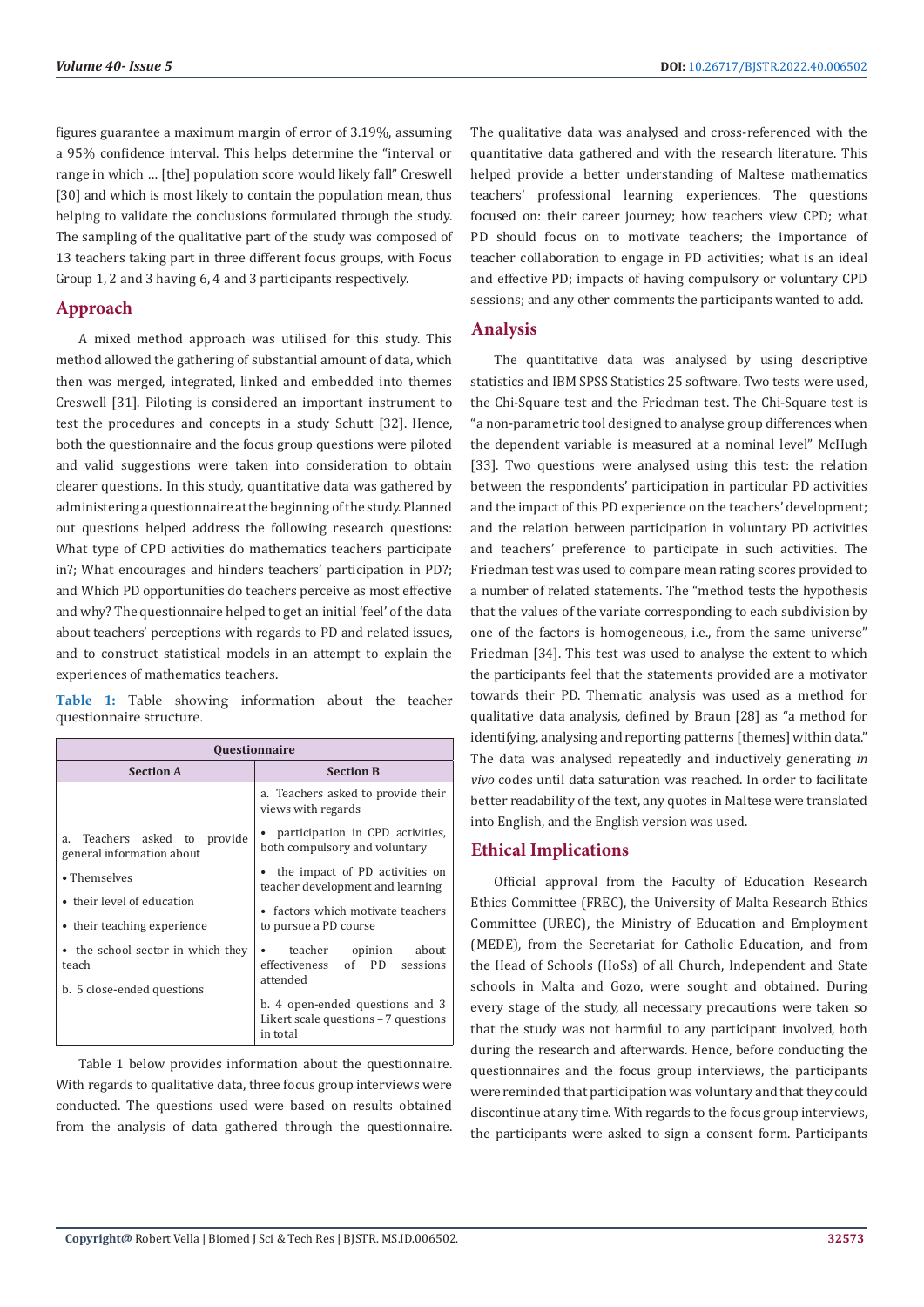were assured that they were free not to answer any of the prompts utilised for the interview and could terminate the interview at any time. Participants were also granted the possibility of going 'off the record' at any time. With the participants authorisation, the discussion was audio recorded. A transcription of the discussion was given to them for member checking Koelsch [35]. Concurring with Schutt [32], pseudonyms were utilised for storing and reporting all data throughout the study.

# **Findings**

Five key themes emerged from the data analysis: teachers' beliefs with regards PD; those learning activities, both compulsory and voluntary, that teachers report to have participated in; motivating reasons that encourage teachers to attend PD; number of barriers that hinder teachers from pursuing PD; and evaluation of the PD opportunities based on the teachers' expectations and proposed improvements.

#### **Teachers' Perceptions of Professional Development**

Mathematics teachers are very conscious that PD is a salient and integral feature in their job. This was particularly evident in the focus group discussions as teachers continually linked changes in pedagogical practices and learning of new skills to PD support. Teachers, almost unanimously agreed about the importance of attending PD, also stating that this is a must. Data from the questionnaire sheds light on how mathematics teachers view PD. PD is an ongoing process of acquiring knowledge and training throughout an educator's professional career. PD is a lifelong process of learning. It enhances your knowledge in the subject that you are teaching. It also helps you to reflect on your method of teaching and learn new skills for effective teaching. Although initial teacher education (ITE) is essential for a prospective teacher to develop necessary professional knowledge and gain a good theoretical and practical foundation on which to build one's profession, teachers stated that learning following ITE is equally important. Some teachers declared that certain issues are learnt through first-hand experience but also by learning with and from colleagues through the sharing of experiences. The following excerpts illustrate some teachers' positions: As you go along and encounter certain new experiences, you realise how much training you need in certain areas. Initial teacher training done at university, with mine occurring quite some time ago, still does not prepare you enough! You are unprepared for certain issues encountered in class.

### **Engagement in Professional Development Activities**

Participants mentioned attending a variety of learning activities. For some, attendance is mandatory and mostly held during working hours, while other activities are voluntary and held within school hours, or self-sought and held after school hours. Teachers reported that they were either currently attending or have had the opportunity to attend at least one PD activity during the last two years. Participants frequently expressed the need to liaise and collaborate actively with colleagues from their own school or from other schools. Reasons stated were to "ensure a better end product" as inputs from various sources help in the fine tuning of lesson plans, activities, tests and/or resources, and also help reduce the workload. One can really learn from teaching peers by planning together and sharing ideas, resources and good teaching practices. Working in teams helps us achieve more. Subject meetings are important to plan, discuss and prepare lessons and handouts with other mathematics teachers.

Teachers also mentioned other learning opportunities occurring within a classroom setting, such as co-teaching and peer assessment. Co-teaching involves teachers working together with groups of students, sharing planning, teaching and assessing to provide differentiated instruction Friend [36]. During peer observation, teachers observe each other teaching to develop their own classroom practice. I have been co-teaching with another teacher for three years. I have recently started teaching a new subject, and I have learnt how to tackle certain issues by observing my colleague, and through practice. Observing peers and co-teaching are excellent learning experiences. Although apparently limited, such close collaborations seem to occur with teachers who embrace certain qualities such as being willing to share their knowledge and expertise, are trustworthy, are "at ease in each other's company" and respect each other. According to these teachers, while these collaboration practices should be encouraged, they cannot be imposed. Some teachers also mentioned that they sought their own PD opportunities. These activities are done in their own free time and in certain instances, without the constraints of a formal setting. A vast and diverse number of courses are available every year, and attending such a course, either physically or by distance learning, is a route that one can take.

Reading mathematics related articles also helps teachers gain valuable insights in new areas of mathematics education and may benefit from ideas and insights that can be incorporated in one's teaching Broemmel [37]. As a participant stated, Reading articles and professional literature can help you enhance your knowledge on the subject.

# **Reasons Motivating Teachers to seek Professional Development**

Teachers frequently expressed their need to be prepared to face diverse situations encountered in their daily teaching, thus citing a variety of reasons motivating them to seek PD. Data from the questionnaire showed that teachers' primary reason for attending PD is to "improve my day-to-day teaching and classroom practice". Several participants stated that PD offers opportunities for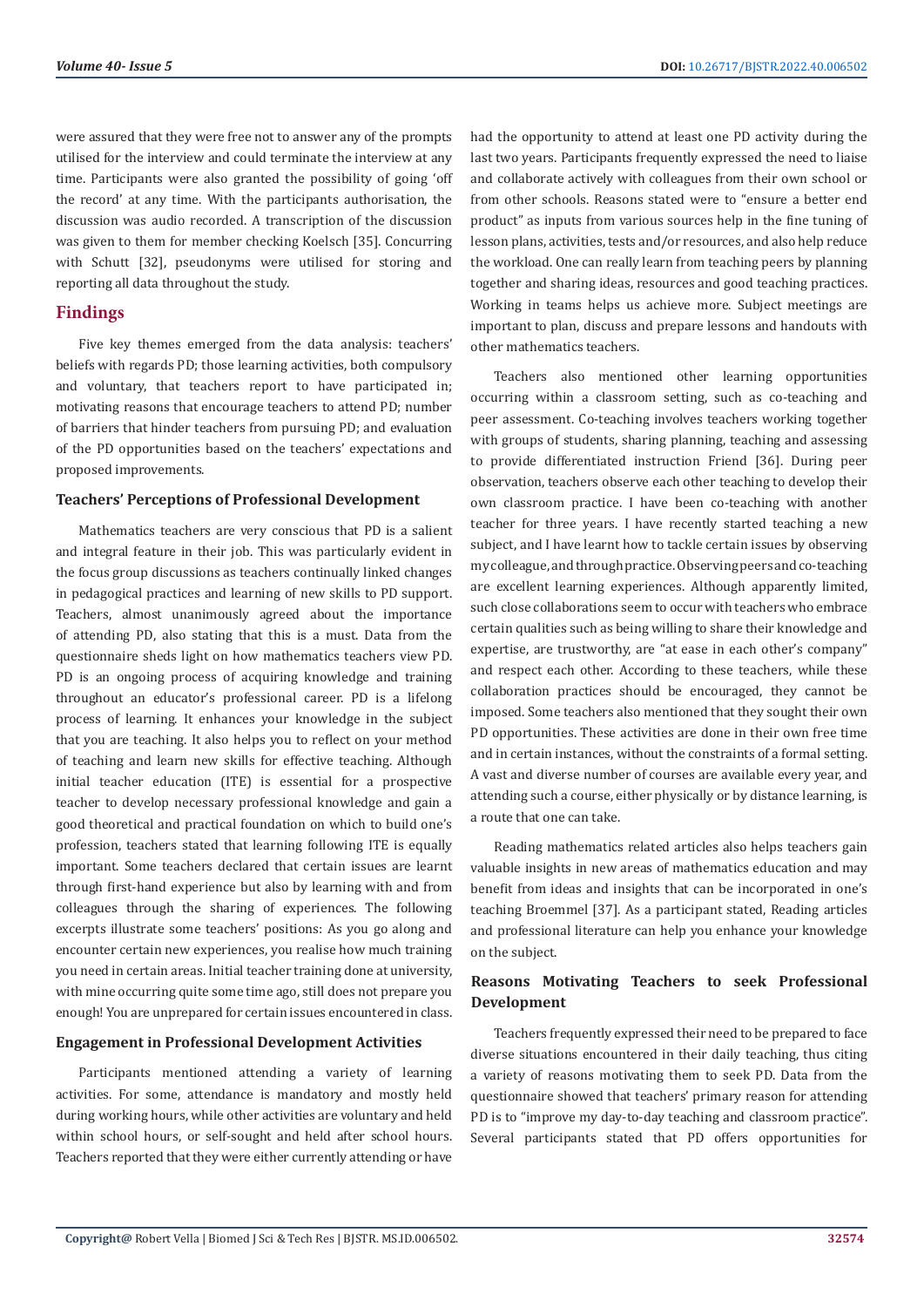"improving one's pedagogy" by "trying out new ways of teaching" and "reflecting on new concepts". Reasons explaining why enhancing one's teaching skills is important were "to be equipped to do the job better", "to keep up to standard", and "to be more effective in one's teaching", amongst others. A participant also stated that attending PD can be an opportunity to "rectify one's weakness".

Some participants felt that PD should provide them with an opportunity to develop professionally by "improving the mathematical content" or by "gaining new insights about the subject", although as one focus group participant stated, With regards to the teaching of mathematics, help is not really needed to learn more about the content but more about other issues, such

as different methods of teaching. Other teachers stated that they chose to attend PD for their own personal self-growth, aiming at improving their present level of knowledge with aspirations to master new areas directly or indirectly related to their profession. Few participants stated that they sought PD targeting specific areas, to become "more successful and advance in their career" and to "get a better pay". Data from the questionnaire indicated that these motivators scored relatively low mean rating scores (Figure 1), thus implying that few participants deem these motivators as crucial for seeking PD. As a participant stated: With regards to eventually better my pay, we don't have many chances of increasing our pay; even if it does increase, it is not by much. More motivation can be achieved if teachers are paid like other professionals.



**Figure 1:** Bar chart displaying mean rating scores with 95% confidence intervals for statements showing motivators for teachers to pursue a PD course.

However, as stated by a focus group participant, while discussing short or long term courses, "if a teacher wishes to take on a different role, such courses are useful for one's PD as they are necessary for a career change or for career progression". Hence, it appears that there are also teachers who view PD as a means for future career advancement. In summary, participants mentioned that their PD is strongly related to a teachers' own specific intrinsic needs or to continue providing the best learning opportunities for their students. As a participant stated, "teaching comes from the soul. If you are not happy teaching, all PD sessions are in vain."

#### **Barriers to Teacher Professional Learning**

Participants identified a number of barriers that are hindering their professional learning. The barrier most frequently cited, especially with regards self-sought PD opportunities, is lack of time. Amongst reasons stated, personal responsibilities and family duties such as taking care of young children, feature frequently. Even though it is important to seek PD, time after work hours is limited. Attending courses after school hours, and seeking out my own PD opportunities are interesting options, but I have family responsibilities and have so many other things to do after work.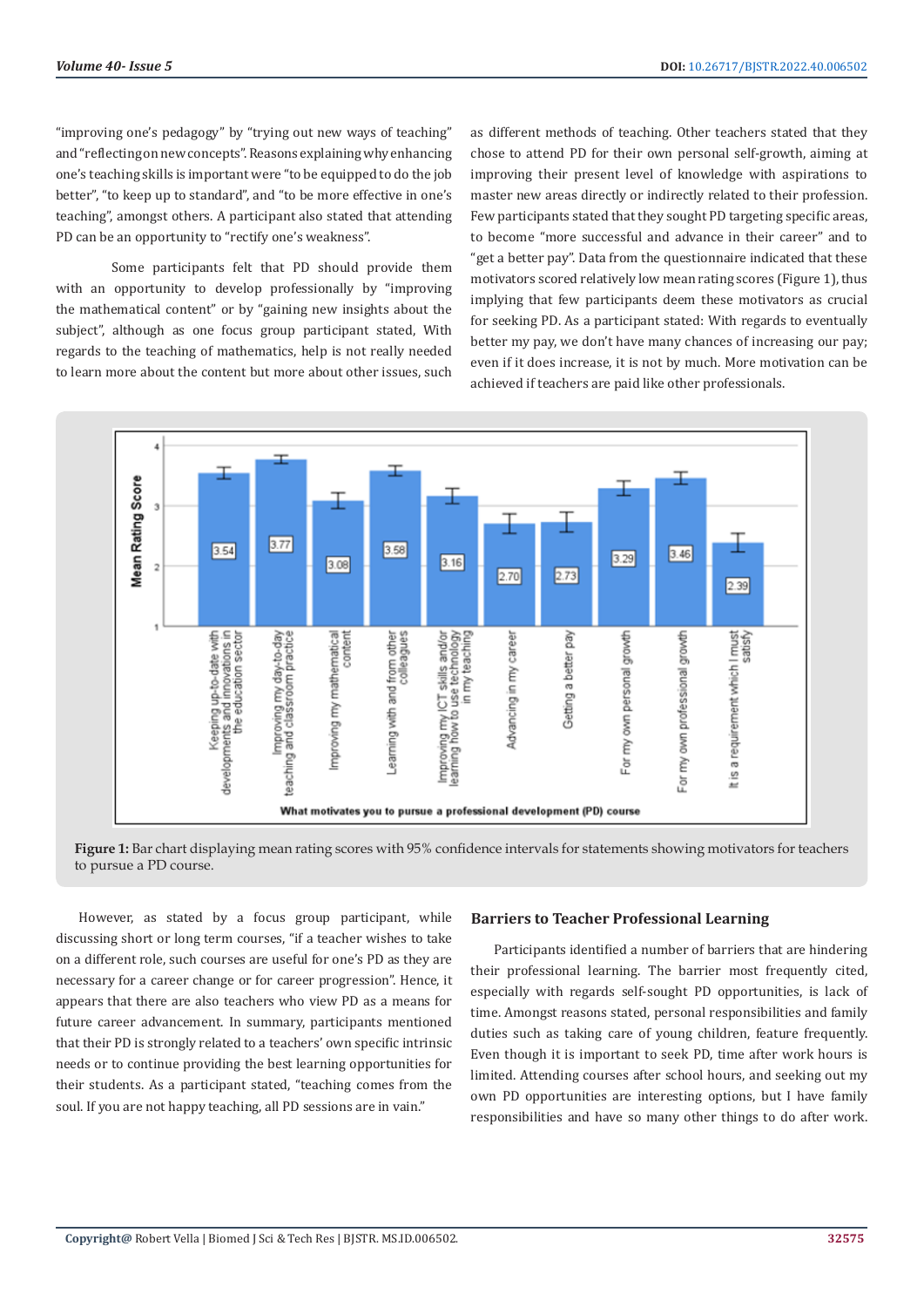I am not motivated to attend courses after school hours, as like everyone here, I have to do other things after work and I do not have time to attend a course. Albeit it is the teachers who are most aware of what is happening in their classrooms, and therefore are the most aware of their subject's specifications and requirements and also of their students' needs, at times they feel that they are not treated as professionals by School Leadership Team (SLT) or MEDE officials. Indeed, their experiences show that they have little or no say about the PD session topics offered. I need to feel that the PD would truly be of benefit to me. I often feel that some PD sessions are there simply as a filler activity and not truly effective. Teachers need to be asked on which area they would like a PD, an area of their interest. Incentives which encourage teachers to enrol in PD activities is somewhat lacking. Teachers mentioned that attending PD, especially self-sought, leads to minimal increase in pay and that there is low or practically no opportunities of career advancement. Thus, one is really not motivated to pursue PD opportunities other than those which are obligatory.

# **Teachers' Preference and Expectations with regards Professional Development Opportunities**

Teachers participating in PD are more likely to engage in particular learning activities if they see them as relevant to their personal and professional lives. Teachers see PD opportunities as "relevant" and "effective" when these meet their expectations and needs. Teacher PD is greatly needed, and if planned well, PD activities give the teachers a boost in their job. I feel recharged after attending an effective and informative PD. Teachers think that PD should be planned in such a way as to offer them opportunities where they can work with others to produce mathematics activities, lesson plans, handouts and/or resources for their students. Discussions and the sharing of ideas are regarded as means to help ameliorate lessons, generate new and innovative ideas, and increase student learning and achievement, as this participant stated: An outsider's perspective and ideas can change your own in a positive way. It may help a teacher plan out new material and be innovative in one's lessons.

Data show that teachers value active participation during PD sessions. In addition, they believe that working on hands-on activities is relevant and stimulating. Teachers expect to be given opportunities for discussion and interaction with peers, where sharing of experiences and good practices and creation of resources is possible. Teachers in this study mentioned that, in planning for PD, time needs to be allocated for interaction – for teachers to discuss issues and to challenge critically each other's work and ideas. Such opportunities serve to stimulate their reflection on practice. Teachers also recommend incorporating workshops for lesson preparation. According to teachers, the selection of the speaker is also an important feature of an effective PD activity.

According to teachers, PD needs to be dynamic and individualised, targeting the teachers' diverse needs and motivations. PD needs to target those specific concerns of particular individuals, so that teachers feel that their interests are taken into consideration. Moreover, they suggested to be consulted beforehand, and be given more choices and a greater say towards their PD. This section focused on the main themes emerging from the data gathered in this study. It has reviewed patterns of participation in PD activities; reasons motivating teachers to seek PD; barriers to professional learning; and the extent to which teachers perceive that certain PD activities have left an impact on them and are meeting their professional needs.

# **Discussion and Conclusion**

This study sought to explore key issues about PD for secondary mathematics teachers in Malta and Gozo.

# **Type of CPD Activities Mathematics Teachers Participate in**

All teachers surveyed in this study stated that they value PD and that they view PD as an integral ingredient to remain effective in their job. Teachers feel that PD provides opportunities to continuously learn new material and to update their skills and pedagogical practices. They stated that learning is a career-long commitment for them, particularly given the diverse and dynamic situations encountered in the growing and ever-changing field of education. Although labelled as important, not all teachers agree upon the amount of time they should invest in PD. Out of an average of 4.38 different PD activities attended per scholastic year by mathematics teachers, nearly all include activities held within school hours (1.90 compulsory PD activities with an additional 1.76 voluntary PD activities) with the rest, 0.72, being self-sought PD activities. Similar findings were reported in Sammut [38] and Attard Tonna and Calleja's [17] studies, with few teachers being reported to seek self-sought PD activities other than the obligatory PD sessions held within school hours.

Analysing the participation rates for different PD opportunities for mathematics teachers, it is evident that with regards to activities held within school hours, teachers favour activities which involve dialogue with colleagues (84.7% and 92.3% respectively for formal and informal dialogue) and collaborative preparation of teaching materials (74.3%). Obligatory activities organised by the school and consultation meetings with teachers also hold relatively high participation rates, with similar participation rates found in research about PD of secondary school teachers conducted by Zammit [39]. With regards to participation in self-sought opportunities, teachers seem to prefer PD opportunities that can be done at home. The internet is used mainly to search for ideas to improve teaching rather than to participate in online discussions and courses (83.5%, 26.8% and 14.6% respectively).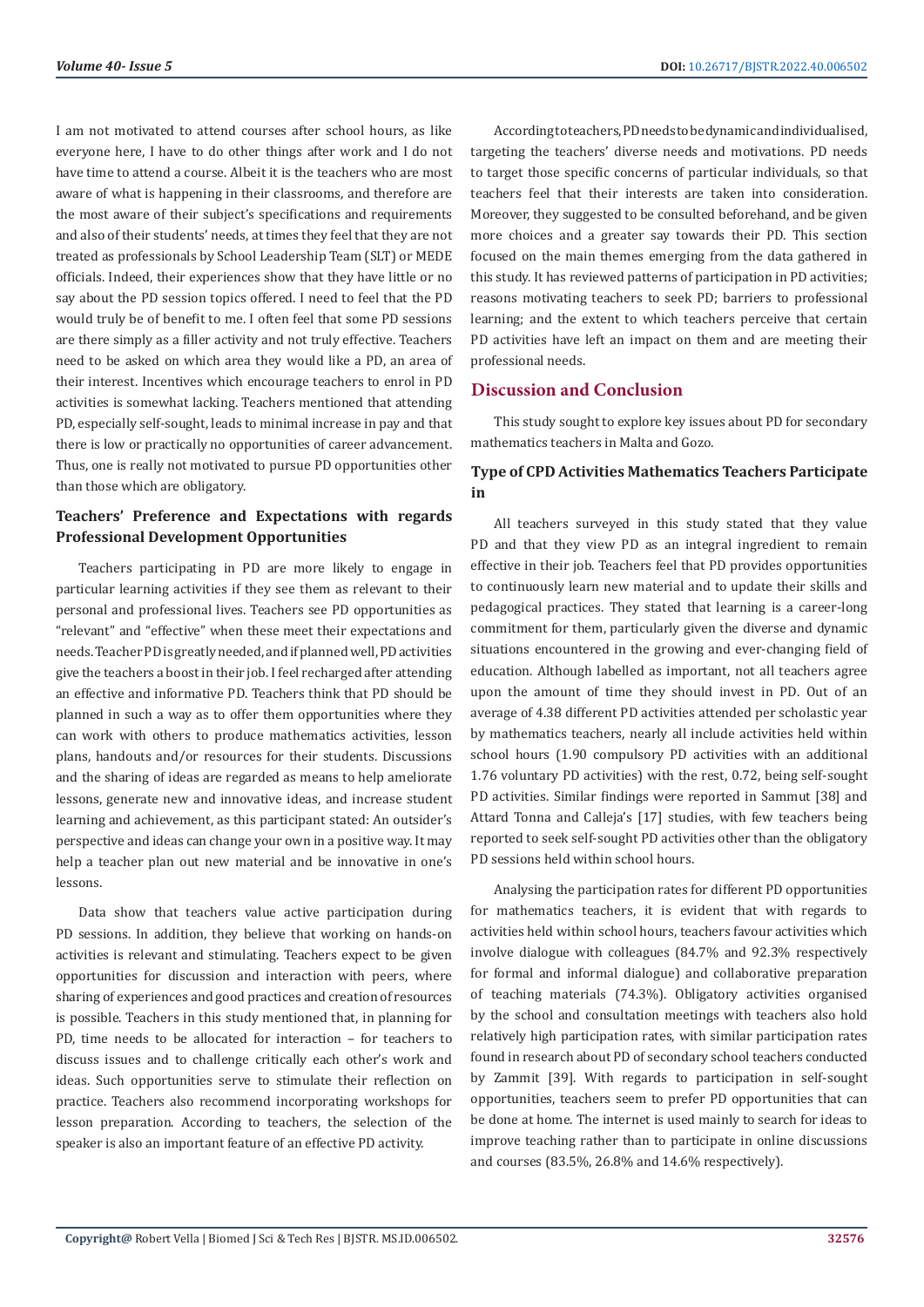#### **PD Opportunities Teachers Perceive as Most Effective**

Data shows that teachers view PD as effective if it enhances their current personal and professional skills or facilitates learning of new skills. This finding resonates with other studies see Darling-Hammond [23,40] which show that PD courses that enhance the quality of teaching and student learning are critical for teachers. While the term 'effectiveness' is subjective, data shows that alignment of PD activities with personal and school-based objectives is important. According to Steward [41], embedding such PD principles in teacher learning is likely to offer more meaningful experiences. Data from this research suggests that mathematics teachers find PD activities effective when these go beyond a one-off meeting or session. Several teachers find that sessions organised by the school, and consultation meetings and professional learning sessions provided by MEDE have a moderate to high impact on their PD (60.6%, 58.3% and 58.2% respectively). Attending seminars specifically aimed for mathematics teachers is also positively looked upon (79.6%).

# **What Encourages and Hinders Teachers' Participation in PD?**

Findings show that teachers are motivated to attend PD when their needs are considered, their expertise is valued, and their classroom practices and initiatives are integrated within the professional learning experience. As Attard [42] states, "just as teachers need to motivate students for learning to occur, so must teachers be motivated to learn". Over 95% of the participants rated three specific statements about their motivations for attending PD as crucial – they feel motivated to pursue a PD activity to improve their teaching and classroom practice, to keep up-to-date with developments in the education sector, and because PD provides opportunities to learn with and from their colleagues. Results from qualitative data show that mathematics teachers are motivated to attend those PD activities which helped them support students with diverse social problems and learning disabilities, which provided practical help with regards teaching in a mixed-ability setting and which helped them enhance student motivation and enthusiasm towards the subject. Teachers stated that they often felt that PD can be a means of support, with others welcoming PD targeting their well-being and providing them with ways of dealing with stressful situations. Teachers also mentioned certain barriers that hinder their participation to attend PD, with time playing a major role for PD occurring both during and after school hours. In addition, mathematics teachers see family commitments and other personal responsibilities as hindrances towards attending PD after school hours, and that they often utilise after school hours to catch up with work related to lesson planning and correction of students' work.

# **Limitations**

The findings need to be viewed from the perspective that currently Malta is passing through new educational policies and reforms. Albeit a highly representative sample of the population was achieved, more thorough and extensive insights of the situation would have been obtained if more Independent schools had accepted the invitation to participate in the study. While this study contributes to the vast amount of international literature about the topic, still one could argue that it is about professional development for Maltese teachers, and specifically for those teaching mathematics.

# **Implications**

Quality teaching is critical for supporting and improving student learning. Improving mathematics teaching has to do with enabling a teacher's own learning and subsequent changes in the pedagogical approaches utilised, rather than in simply introducing reforms and policies Stigler [43]. Hence, decisions taken and choices made with regards to PD provision need to ensure that these stimulate teacher learning in such a way that teaching methods, and consequently student learning, are improved. Data emerging from this study show that the majority of PD sessions occurring in schools in Malta are traditional stand-alone activities provided either nationwide by MEDE officials or organised by the schools, and mostly delivered to large groups. Studies show that single workshops are rather ineffective in changing teachers' classroom practices, even though they can be quite helpful in broadening their knowledge Ball [25]. Porter, et al. [16] suggest that to be more effective, PD sessions should be spread over a longer period of time and conducted with smaller groups of teachers. Kennedy [44] also suggests that the type of PD activities provided for teachers need to be varied, offering a means for supporting professional autonomy and transformative practice while developing different forms of knowledge. Thus, combining various PD models, both on short-term and long-term basis, may provide a more effective means of professional growth for teachers.

DuFour [45] states that collaboration at school level is highly beneficial for teachers because it increases motivation and communication amongst teachers and offers opportunities for mutual support. Postholm [46] states that teachers "want to cooperate and reflect upon practice with colleagues to change and develop their teaching". From this study, it is clear that Maltese secondary mathematics teachers prefer collaborative forms of PD. They feel that such practices offer a more effective means of development because learning is grounded both in practice and in context and is actively supported by colleagues. Collaboration positively impacts teacher morale by decreasing isolation and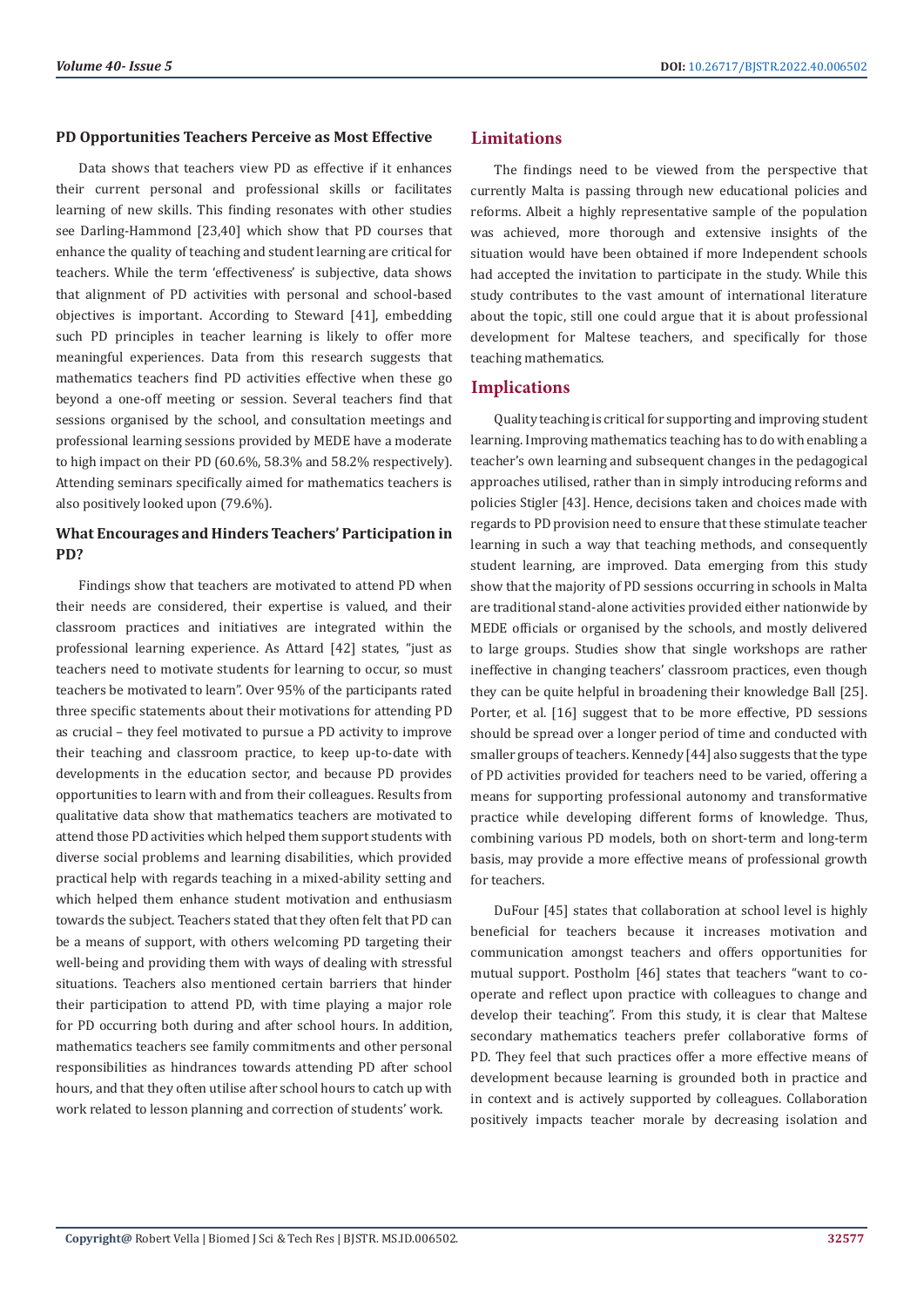stress Punch [45,47]. Furthermore, teachers collectively preparing to implement changes introduced through new policies are likely to feel more confident. Thus, teacher collaboration may indirectly bring about improved teacher practice and performance through innovation, better lesson material and a higher degree of teacher decision making power Vangrieken [48].

It is also quite evident that mathematics teachers' views and say with regards PD choices and content is generally unregarded. This might have several implications. The first implication is that PD organisers and SLT rarely consult teachers with regards their PD needs, but only provide PD opportunities they deem necessary and important at that moment. With such an undertaking, a critical question arises about whose needs the PD is addressing. Hence, PD leaders need to recognise that knowledge and learning can be co-created by and with the teachers themselves Guskey [49- 51]. Working alongside teachers and involving teachers in the decision-making process is critical because it is teachers who would eventually need to bring about the 'desired' changes in their classroom. As Bubb [52] suggest, high quality PD needs to be based on teachers' needs. This is likely to imply a need for a change in the "culture" of how PD leaders do things. While this is likely to take time, a move away from top-down approaches to PD is needed. Second, it seems that only a minority of teachers seek further opportunities for PD other than those they are obliged to attend. This resonates with findings in Attard Tonna and Calleja's [17] report but contrasts with Zammit's [39] findings. Recognising that, at times, teachers face constraints to pursue self-sought PD courses, there are nowadays numerous other PD options available on the internet or through distance learning which one can participate in.

# **Recommendations**

Teachers' PD is a very important issue and needs to be addressed strategically. Well-thought and intentionally planned PD could enhance the quality of teachers' learning Desimone, et al. [10]. The ultimate beneficiaries would be the students, who would greatly benefit from a varied and well-planned educational experience Meissel [53]. The study acknowledges that some recommendations require the involvement of persons holding senior positions, like policymakers and government entities. Activities prepared by teachers promoting good practices and innovative teaching ideas should be encouraged and supported. Also, financial support could also be provided for those teachers wishing to attend conferences or seminars both locally and abroad. This study recommends that new policies should be minimised, to allow time for teachers to gradually learn about and implement the required changes. If a new policy is needed, information and PD sessions should be provided well-ahead of the introduction of the new policy to help teachers acquire/update any required skills over a reasonable amount of time.

Sergiovanni [54] states that "one characteristic of successful schools is their ability to organise around and to effectively use collaborative cultures", where leadership and learning are brought together for continuous improvement. Unfortunately, in many schools, teaching is often an individual practice Attard Tonna [55], but evidence in all areas of life shows that many times, a collective effort can produce better results Darling-Hammond [40]. Thus, SLT should encourage and sustain a climate of collaboration in schools by promoting and supporting collaborative initiatives such as PLCs, peer observation and co-teaching. However, concurring with James [56] SLT members should be sufficiently trained to provide teachers with on-the-job support, guidance and feedback, and to positively influence teacher practice and motivation.

Even though whole school initiatives are essential, schools should focus more on subject or topic-based PD initiatives built on teachers' needs. This would make PD opportunities more meaningful for teacher growth, tailored to meet the teachers' needs and interests Bezzina [57]. [51] suggest different methodologies which are useful for mathematics teachers, such as the setting up of teacher-led Communities of Inquiry, where critical analysis of practice and of other issues central to teachers' work and lives can be discussed. Participation in Lesson Study, a PD model specifically focused on improving the teaching of mathematics through teacher group discussions, can be effective in bringing about such changes Huang [58]. This would allow teachers to make connections between research and practice, which can also be helpful for mathematics teachers Lewis [59].

# **Concluding Reflections**

Teachers work in a fluid and complex environment, where a major source of job satisfaction is the act of teaching itself Lortie [60,61]. Many teachers engage in PD initiatives to improve their teaching in order to provide the best quality teaching possible for the benefit of their students Darling-Hammond [40]. Teachers need to be involved both as learners and teachers in their own development. Inquiry can be a means of raising individual and collective capacity by challenging teachers to reflect on and revise their practice, while simultaneously promoting teacher empowerment by enabling them to develop ideas outside of their usual boundaries Wall [62]. Real and sustained educational change for teachers can occur where inquiry is central to any form of PD, and where "a much more proactive and conscious approach [to change]" Kennedy [44] is utilised.

This study showed that teacher inquiry and collaborative practices can stimulate new ways of thinking and new ways of working. This study attempted to provide an overview of the current PD opportunities for mathematics teachers in Malta based on the reality perceived by the teachers themselves, a topic much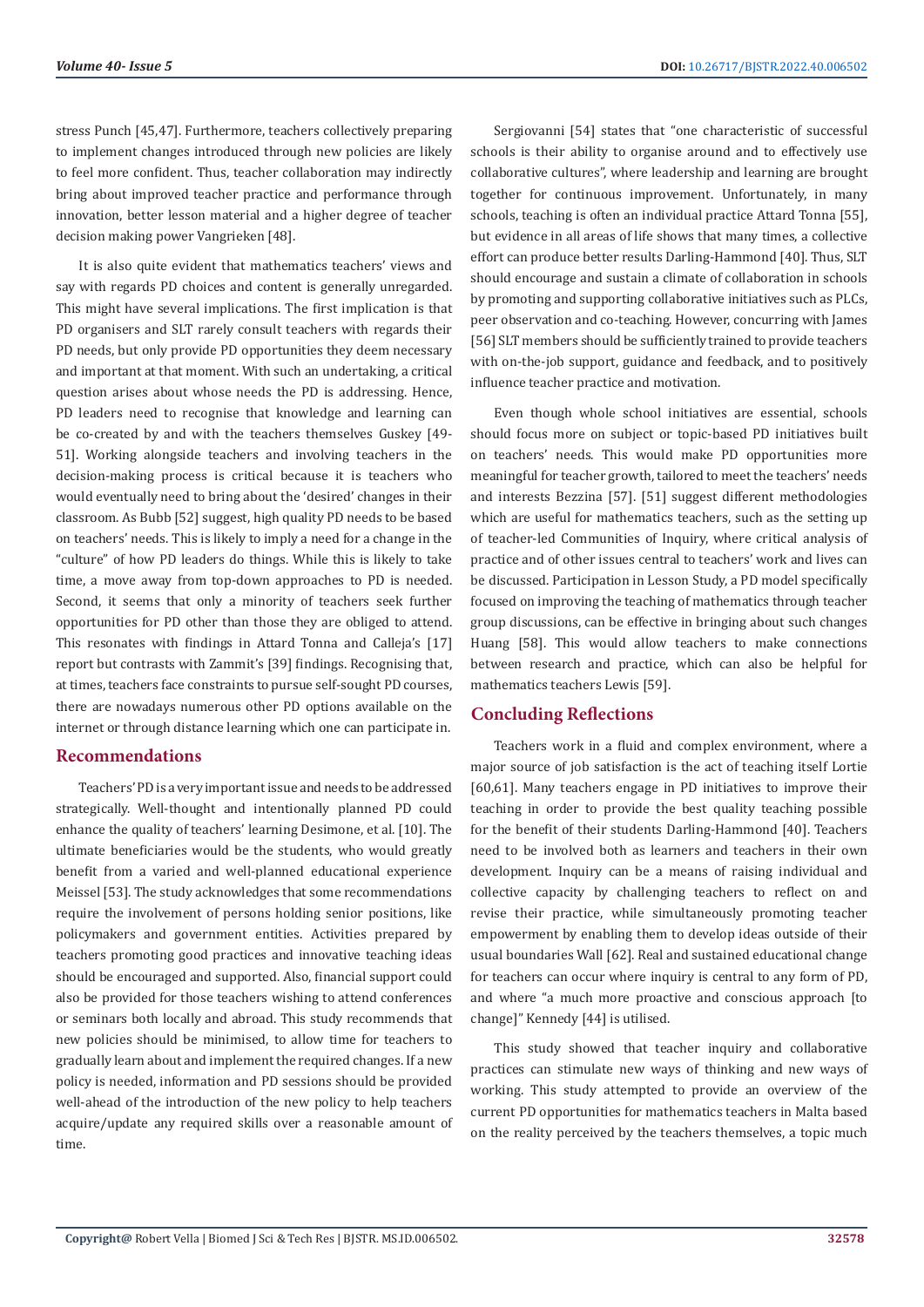in need of research in the local sphere. The findings indicate that while there are quite several PD opportunities available, many are provided by policy makers or planned by schools with minimal input from the teachers. Whereas all PD opportunities are essential, a critical issue must never be overlooked – that of deepening teachers' content knowledge and developing their teaching practices for them to provide quality teaching and consequently, increase student learning. A change in approach, from one where teachers are at the receiving end to one where they actively seek and/or actually lead PD, is much needed. More opportunities which focus on the teachers themselves, and which target their needs and concerns, are required. Teachers need to take more control of their own learning. This calls for a change in how teachers are involved in the decision-making process with regards PD, starting with policy makers and SLT, but most importantly the teachers themselves. A move away from top-down approaches to PD towards more teacher autonomy with regards their learning is necessary to ensure greater commitment and teacher buy-in.

#### **References**

- 1. [\(2016\) Ministry for Education and Employment \[MEDE\]. Framework](https://education.gov.mt/en/Pages/Plus.aspx)  [for the Education Strategy for Malta 2014-2024. Malta: Ministry of](https://education.gov.mt/en/Pages/Plus.aspx)  [Education and Employment.](https://education.gov.mt/en/Pages/Plus.aspx)
- 2. [\(2015\) DQSE. Educators' Guide for Pedagogy and Assessment Using](https://www.schoolslearningoutcomes.edu.mt/files/documents/Early_Years.14520950652.pdf)  [a learning outcomes approach - Mathematics. Floriana: Directorate for](https://www.schoolslearningoutcomes.edu.mt/files/documents/Early_Years.14520950652.pdf)  [Quality and Standards in Education.](https://www.schoolslearningoutcomes.edu.mt/files/documents/Early_Years.14520950652.pdf)
- 3. [Maskit D \(2011\) Teachers' attitudes toward pedagogical changes during](https://www.sciencedirect.com/science/article/abs/pii/S0742051X11000163)  [various stages of professional development. Teaching and Teacher](https://www.sciencedirect.com/science/article/abs/pii/S0742051X11000163)  [Education 27\(5\): 851-860.](https://www.sciencedirect.com/science/article/abs/pii/S0742051X11000163)
- 4. [Hunzicker J \(2011\) Effective Professional Development for Teachers: a](https://eric.ed.gov/?id=EJ919321)  [checklist. Professional Development in Education 37\(2\): 177-179.](https://eric.ed.gov/?id=EJ919321)
- 5. Fullan M (2007) The New Meaning of Educational Change ( $4<sup>th</sup>$  Edn.)., [New York: Teachers College Press.](https://www.amazon.in/New-Meaning-Educational-Change/dp/0807747653)
- 6. [\(2005\) OECD. Teachers Matter Attracting, Developing and Retaining](https://www.oecd.org/education/school/attractingdevelopingandretainingeffectiveteachers-finalreportteachersmatter.htm)  [Effective Teachers. Education and Training Policy. Paris: OECD](https://www.oecd.org/education/school/attractingdevelopingandretainingeffectiveteachers-finalreportteachersmatter.htm)  [Publishing.](https://www.oecd.org/education/school/attractingdevelopingandretainingeffectiveteachers-finalreportteachersmatter.htm)
- 7. [Darling-Hammond L, McLaughlin M \(1995\) Policies that support](https://www.researchgate.net/profile/Linda-Darling-Hammond/publication/243783117_Policies_That_Support_Professional_Development_in_an_Era_of_Reform/links/54a5945c0cf267bdb9082773/Policies-That-Support-Professional-Development-in-an-Era-of-Reform.pdf)  [professional development in an era of reform. Phi Delta Kappan 76\(8\):](https://www.researchgate.net/profile/Linda-Darling-Hammond/publication/243783117_Policies_That_Support_Professional_Development_in_an_Era_of_Reform/links/54a5945c0cf267bdb9082773/Policies-That-Support-Professional-Development-in-an-Era-of-Reform.pdf)  [597-604.](https://www.researchgate.net/profile/Linda-Darling-Hammond/publication/243783117_Policies_That_Support_Professional_Development_in_an_Era_of_Reform/links/54a5945c0cf267bdb9082773/Policies-That-Support-Professional-Development-in-an-Era-of-Reform.pdf)
- 8. [Beswick K \(2012\) Teachers' beliefs about school mathematics and](https://www.researchgate.net/publication/225778278_Teachers)  [mathematicians' mathematics and their relationship to practice.](https://www.researchgate.net/publication/225778278_Teachers)  [Educational Studies in Mathematics 79\(1\): 127-147.](https://www.researchgate.net/publication/225778278_Teachers)
- 9. Cohen DK (1988) Teaching Practice: Plus Que Ca Change ... In: P. Jackson (Edt.)., Contributing to educational change: Perspectives on research and practice. Berkeley: McCutchan, p. 27-84.
- 10. [Desimone LM, Porter AC, Garet MS, Yoon KS, Birman BF \(2002\) Effects](https://www.researchgate.net/publication/228765474_Effects_of_Professional_Development_on_Teachers)  [of Professional Development on Teachers' Instruction: Results from](https://www.researchgate.net/publication/228765474_Effects_of_Professional_Development_on_Teachers)  [a Three-year Longitudinal Study. Educational Evaluation and Policy](https://www.researchgate.net/publication/228765474_Effects_of_Professional_Development_on_Teachers)  [Analysis 24\(2\): 81-112.](https://www.researchgate.net/publication/228765474_Effects_of_Professional_Development_on_Teachers)
- 11. [Buhagiar MA \(2018\) The Mathematics Teacher who became a Promoter](https://www.researchgate.net/publication/326330998_The_Mathematics_Teacher_who_became_a_Promoter_of_Inquiry-Based_Learning_A_Story_of_Teacher_Change)  [of Inquiry-Based Learning: A Story of Teacher Change. Malta Review of](https://www.researchgate.net/publication/326330998_The_Mathematics_Teacher_who_became_a_Promoter_of_Inquiry-Based_Learning_A_Story_of_Teacher_Change)  [Educational Research 12\(1\): 31-61.](https://www.researchgate.net/publication/326330998_The_Mathematics_Teacher_who_became_a_Promoter_of_Inquiry-Based_Learning_A_Story_of_Teacher_Change)
- 12. [Garet MS, Porter AC, Desimone L, Birman BF, Yoon KS \(2001\) What Makes](https://www.researchgate.net/publication/237817648_What_Makes_Professional_Development_Effective_Results_From_a_National_Sample_of_Teachers)  [Professional Development Effective? Results From a National Sample of](https://www.researchgate.net/publication/237817648_What_Makes_Professional_Development_Effective_Results_From_a_National_Sample_of_Teachers)  [Teachers. American Educational Research Journal 38\(4\): 915-945.](https://www.researchgate.net/publication/237817648_What_Makes_Professional_Development_Effective_Results_From_a_National_Sample_of_Teachers)
- 13. Loucks-Horsley S, Love N, Stiles KE, Mundry S, Hewson PW (2003) Designing professional development for teachers of science and mathematics (2<sup>nd</sup> Edn.)., Thousand Oaks, CA: Corwin Press.
- 14. [Putnam RT, Borko H \(2000\) What Do New Views of Knowledge and](https://www.researchgate.net/publication/216458567_What_Do_New_Views_of_Knowledge_and_Thinking_Have_to_Say_About_Research_on_Teacher_Learning) [Thinking Have to Say About Research on Teacher Learning? Educational](https://www.researchgate.net/publication/216458567_What_Do_New_Views_of_Knowledge_and_Thinking_Have_to_Say_About_Research_on_Teacher_Learning) [Researcher 29\(1\): 4-15.](https://www.researchgate.net/publication/216458567_What_Do_New_Views_of_Knowledge_and_Thinking_Have_to_Say_About_Research_on_Teacher_Learning)
- 15. [Quick HE, Holtzman DJ, Chaney KR \(2009\) Professional Development](https://www.researchgate.net/publication/248940904_Professional_Development_and_Instructional_Practice_Conceptions_and_Evidence_of_Effectiveness) [and Instructional Practice: Conceptions and Evidence of Effectiveness.](https://www.researchgate.net/publication/248940904_Professional_Development_and_Instructional_Practice_Conceptions_and_Evidence_of_Effectiveness) [Journal of Education for Students Placed at Risk 14\(1\): 45-71.](https://www.researchgate.net/publication/248940904_Professional_Development_and_Instructional_Practice_Conceptions_and_Evidence_of_Effectiveness)
- 16. [Porter AC, Garet MS, Desimone LM, Birman BF \(2003\) Providing](https://www.researchgate.net/publication/313599545_Providing_effective_professional_development_Lessons_from_the_Eisenhower_Program) [Effective Professional Development: Lessons from the Eisenhower](https://www.researchgate.net/publication/313599545_Providing_effective_professional_development_Lessons_from_the_Eisenhower_Program) [Program. Science Educator 12\(1\): 23-40.](https://www.researchgate.net/publication/313599545_Providing_effective_professional_development_Lessons_from_the_Eisenhower_Program)
- 17. [Calleja J \(2018\) Teacher Participation in Continuing Professional](https://www.researchgate.net/publication/326675862_Teacher_Participation_in_Continuing_Professional_Development_Motivating_factors_and_programme_effectiveness) [Development: Motivating Factors and Programme Effectiveness. Malta](https://www.researchgate.net/publication/326675862_Teacher_Participation_in_Continuing_Professional_Development_Motivating_factors_and_programme_effectiveness) [Review of Educational Research 12\(1\): 5-29.](https://www.researchgate.net/publication/326675862_Teacher_Participation_in_Continuing_Professional_Development_Motivating_factors_and_programme_effectiveness)
- 18. Krainer K (2001) Teachers' Growth is More Than the Growth of Individual Teachers: The Case of Gisela. In: F Lin, T Cooney (Eds.)., Making Sense of Mathematics Teacher Education. Dordrecht: Springer, pp. 271-293.
- 19.(2000) Ministry of Education. Creating the Future Together National Minimum Curriculum. Floriana: Ministry of Education.
- 20.[\(2012\) Ministry for Education and Employment \[MEDE\]. A National](https://curriculum.gov.mt/en/resources/the-ncf/pages/default.aspx) [Curriculum Framework for All. Floriana: Salesian Press.](https://curriculum.gov.mt/en/resources/the-ncf/pages/default.aspx)
- 21. [Fullan M \(1993\) Change Forces: Probing the Depths of Educational](https://www.routledge.com/Change-Forces-Probing-the-Depths-of-Educational-Reform/Fullan/p/book/9781850008262) [Reform. London: The Falmer Press.](https://www.routledge.com/Change-Forces-Probing-the-Depths-of-Educational-Reform/Fullan/p/book/9781850008262)
- 22. [DuFour R \(2015\) How PLCs do data right. Educational Leadership 73\(3\):](http://www1.ascd.org/publications/educational-leadership/nov15/vol73/num03/How-PLCs-Do-Data-Right.aspx) [22-26.](http://www1.ascd.org/publications/educational-leadership/nov15/vol73/num03/How-PLCs-Do-Data-Right.aspx)
- 23. [DuFour R \(2004\) What is "professional learning community"?](https://www.ascd.org/el/articles/what-is-a-professional-learning-community) [Educational Leadership 61\(8\): 6-11.](https://www.ascd.org/el/articles/what-is-a-professional-learning-community)
- 24. [McLaughlin MW, Talbert JE \(1993\) Contexts That Matter for Teaching and](https://www.researchgate.net/publication/277743753_Contexts_That_Matter_for_Teaching_and_Learning_Strategic_Opportunities_for_Meeting_the_Nation) [Learning: Strategic Opportunities for Meeting the Nation's Educational](https://www.researchgate.net/publication/277743753_Contexts_That_Matter_for_Teaching_and_Learning_Strategic_Opportunities_for_Meeting_the_Nation) [Goals. Stanford, CA: Center for Research on the Context of Secondary](https://www.researchgate.net/publication/277743753_Contexts_That_Matter_for_Teaching_and_Learning_Strategic_Opportunities_for_Meeting_the_Nation) [School Teaching, Stanford University.](https://www.researchgate.net/publication/277743753_Contexts_That_Matter_for_Teaching_and_Learning_Strategic_Opportunities_for_Meeting_the_Nation)
- 25. Ball DL (2002) What do we believe about teacher learning and how can we learn with and from our beliefs? In: D. Mewborn, P. Sztajn, D. Y. White, H. G. Wiegel, R. L. Bryant, K. Nooney (Eds.)., Proceedings of the 24<sup>th</sup> annual meeting of the North American chapter of the international group for the psychology of mathematics education. Athens: Clearinghouse, p. 2-18.
- 26. Liljedahl P (2018) What teachers want from their professional learning opportunities. In: J. Haggstrom, Y. Liljekvist, J. Bergman Arleback, M. Fahlgern, O. Olande (Eds.)., Perspectives on professional development of mathematics teachers: Proceedings of MADIF11 The eleventh Swedish Mathematics Education Research Seminar. Goteborg: Swedish Society for Research in Mathematics Education, p. 9-26.
- 27. [Creswell JW \(2009\) Research Design: Qualitative, Quantitative and](https://www.amazon.com/Research-Design-Qualitative-Quantitative-Approaches/dp/1412965578) Mixed Methods Approaches (3[rd Edn.\)., Thousand Oaks, CA: Sage](https://www.amazon.com/Research-Design-Qualitative-Quantitative-Approaches/dp/1412965578) [Publishers, Inc.](https://www.amazon.com/Research-Design-Qualitative-Quantitative-Approaches/dp/1412965578)
- 28. [Braun V, Clarke V \(2006\) Using thematic analysis in psychology.](https://www.researchgate.net/publication/235356393_Using_thematic_analysis_in_psychology) [Qualitative Research in Psychology 3\(2\): 77-101.](https://www.researchgate.net/publication/235356393_Using_thematic_analysis_in_psychology)
- 29. Bryman A (2012) Social Research Methods (4<sup>th</sup> Edn.)., Oxford, UK: Oxford University Press.
- 30. [Creswell JW \(2012\) Educational research: planning, conducting, and](https://www.pearson.com/us/higher-education/product/Creswell-Educational-Research-Planning-Conducting-and-Evaluating-Quantitative-and-Qualitative-Research-4th-Edition/9780131367395.html) [evaluating quantitative and qualitative research \(4](https://www.pearson.com/us/higher-education/product/Creswell-Educational-Research-Planning-Conducting-and-Evaluating-Quantitative-and-Qualitative-Research-4th-Edition/9780131367395.html)<sup>th</sup> Edn.)., Boston, MA: [Pearson Education, Inc.](https://www.pearson.com/us/higher-education/product/Creswell-Educational-Research-Planning-Conducting-and-Evaluating-Quantitative-and-Qualitative-Research-4th-Edition/9780131367395.html)
- 31. [Creswell JW, Plano Clark VL \(2018\) Designing and Conducting Mixed](https://www.worldcat.org/title/designing-and-conducting-mixed-methods-research/oclc/1000385901) Methods Research (3<sup>rd</sup> Edn.)., Thousand Oaks, CA: Sage Publications, Inc.
- 32. [Schutt RK \(2019\) Investigating the Social World: The Process and](https://www.amazon.com/Investigating-Social-World-Practice-Research/dp/141292734X) Practice (5<sup>th</sup> Edn.)., Thousand Oaks, CA: Corwin.